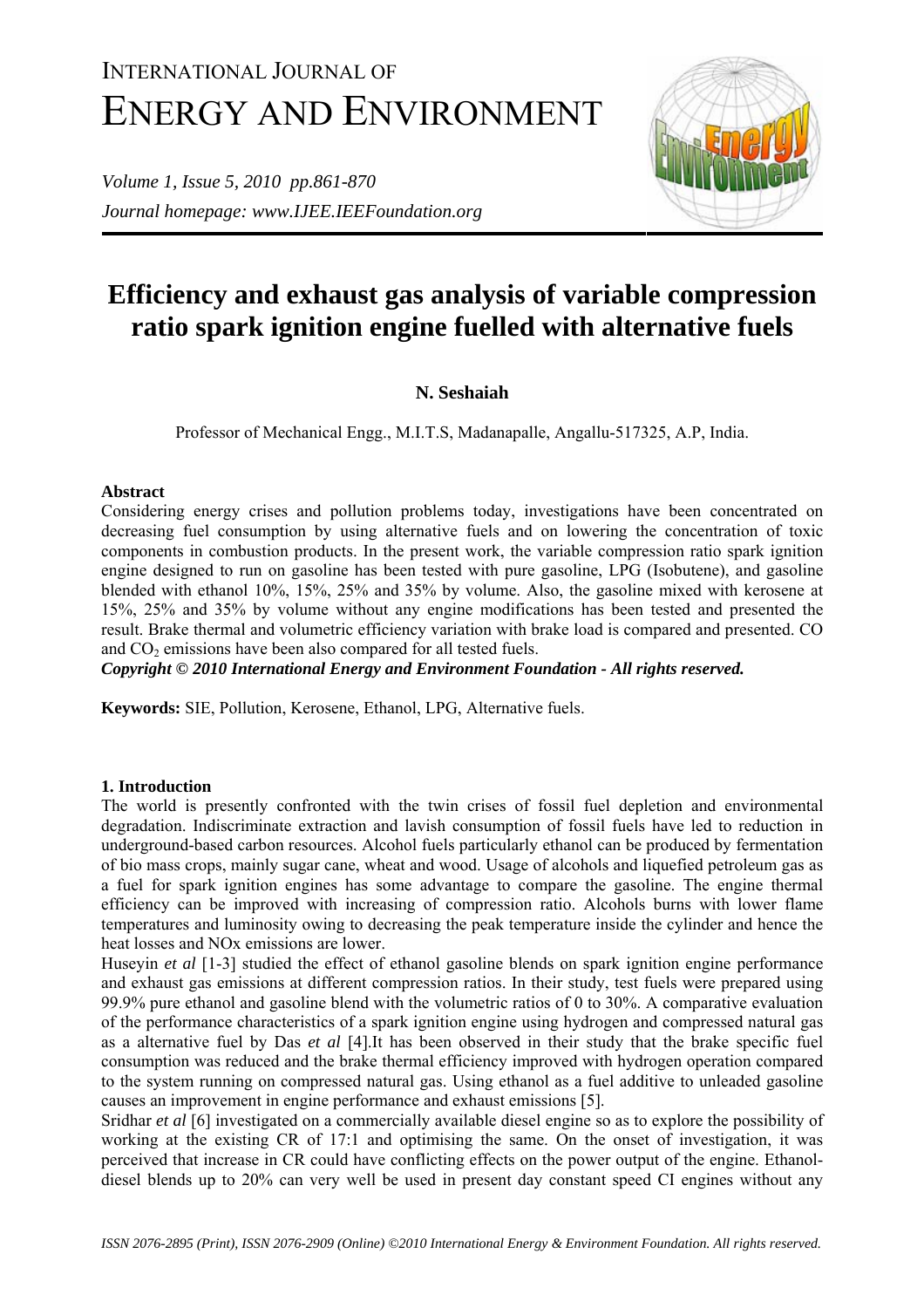hardware modifications [7]. Exhaust gas temperature and lubricating oil temperature were lower for ethanol-diesel blends than mineral diesel. Also significant reduction in CO, NOx emission was observed while using ethanol-diesel blends. Spark ignition engine performance [8] with power gas fuel which is a mixture of CO/H2 and compared the results with gasoline and natural gas at similar conditions. De Boer et al [9] have given a description of the difference between hydrogen engine and engines running on hydrocarbons. Tzeng, *et al* [10] evaluated the best alternative fuel for buses suitable for the urban area to explore the potential direction development in the future.

#### **2. Experimental procedure and equipment**

The internal combustion engine performance is generally indicated by the term efficiency (n). The break thermal efficiency ( $\eta_{\text{bth}}$ ) and mechanical efficiency of the engine ( $\eta_{\text{m}}$ ). These two important parameters apart from exhaust gas analysis have been aimed at in this study. Performance and exhaust gas analysis of variable compression ratio spark ignition engine, which has been designed for gasoline, is tested with ethanol blended with gasoline at different proportions. Similarly, the engine also has been tested with gasoline blended with kerosene at different proportions by volume. Later the separate attachment for liquefied petroleum gas without modifications of the engine has set and performance of the engine has made.

The objective is to asses whether satisfactory performance and low emissions can be achieved relatively or not. In the experimental study, a single cylinder (Mak-25) variable compression ratio spark ignition engine was used. Typical views of test engine have shown in Figure 1 and Figure 2. The specifications of test engine are shown in Table 1 and the properties of the fuels used are shown in Table 2. The tests were performed keeping the speed constant at 2400 rpm at all loads. The test fuels used are gasoline, liquefied petroleum gas, gasoline and ethanol blends (10%, 15%, 25%, and 35%, of ethanol with gasoline by volume). Also, the gasoline is blended with kerosene at different proportions by volume (K15, K25, and K35). The experiment was performed at four different compression ratios (4.6:1, 6:1, 8:1, 9:1) for each fuel and the effect of engine performance was investigated. The engine to be tested was started and allowed to run at no load for about 30 minutes to reach the steady state for each fuel to be tested.

Air consumption was measured with orifice meter and the liquid fuel consumption was measured with burette. Gas flow meter is used to measure the flow rate of gaseous fuels (LPG). Fuel consumption, temperature at corresponding positions, rpm, and exhaust gas temperature were noted for no load condition. After this the engine was loaded in steps and corresponding data for each load was noted. Exhaust gas analysis has been done with the help of Orsat apparatus and measured carbon monoxide and carbon dioxide emissions when the above said different fuels used and comparative statement has been made.



Figure 1. Photograph of experimental test rig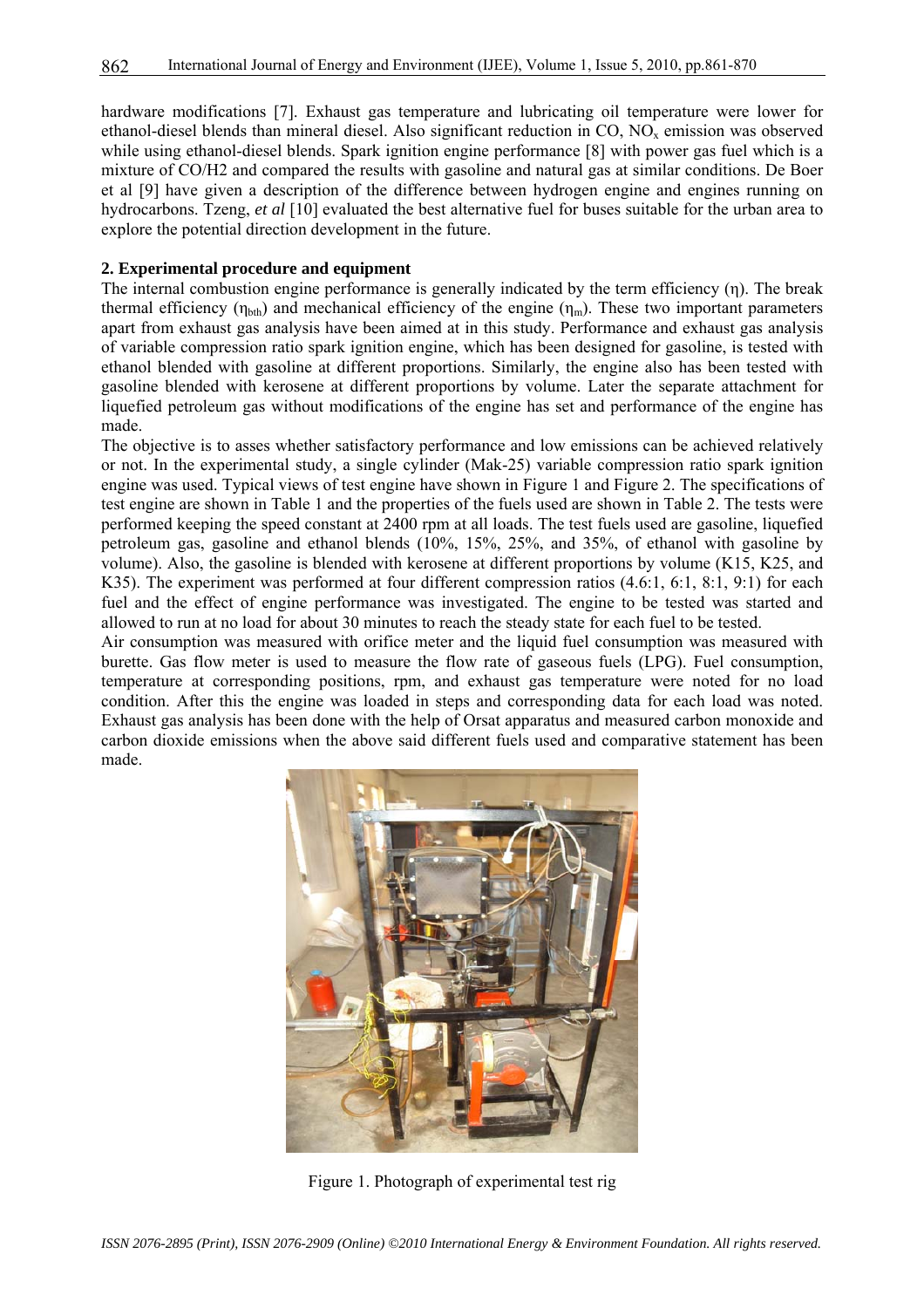| S.No | <b>Specification</b>     | Value                    |
|------|--------------------------|--------------------------|
|      | BHP (Mak-25)             | 2.5                      |
|      | Rated speed              | 3000 RPM                 |
|      | Number of cylinders      |                          |
|      | <b>Compression Ratio</b> | 2.5:1 TO 10:1            |
|      | Bore                     | 70 mm                    |
|      | Stroke length            | 66.7 mm                  |
|      | Type of ignition         | Spark ignition           |
| 8    | Method of loading        | Eddy current dynamometer |
| 9    | Method of starting       | Crank start              |
| 10   | Method of cooling        | Air cooled               |

Table 1. Principal specifications of test engine

Table 2. Important physical properties of pure and blended fuels used for testing

| S.NO | Fuel           | Density $(kg/m^3)$  | Calorific Value (kJ/kg) |
|------|----------------|---------------------|-------------------------|
|      | Petrol         | 740 at 293K         | 43932                   |
| 2    | Ethanol        | 785                 | 30000                   |
| 3    | Kerosene       | 780 at 313K         | 45400                   |
| 4    | LPG            | 2.0 at 273K & 1atm. | 46400                   |
| 5    | $Petrol + E10$ | 768                 | 42185                   |
| 6    | Petrol+ $E15$  | 770.75              | 41305                   |
|      | Petrol+ $E25$  | 773.7               | 39540                   |
| 8    | $Petrol + E35$ | 777.19              | 37760                   |
| 9    | Petrol $+K15$  | 746                 | 44152.2                 |
| 10   | Petrol $+K25$  | 750                 | 44299                   |
| 11   | Petrol+K35     | 754                 | 44445.8                 |

#### **3. Results and discussions**

The effect of alcohol (ethanol) and gasoline blends, gasoline and kerosene blends on engine performance was investigated. Similarly, the flue gas analysis has been done for all the fuels and compared the results. Brake thermal efficiency and volumetric efficiency of the spark ignition engine at different compression ratio and at constant speed is analysed. Variation of engine brake thermal efficiency with different pure and blended fuels has been compared at constant speed and at different load conditions as shown in Figure 2 to Figure 5. The engine has been tested with petrol, LPG and petrol blended with ethanol and Kerosene at different proportions. Relatively the brake thermal efficiency is less for all the fuels due to low load conditions because of practical limitations on the research engine. The variation is similar for all the engines, and highest efficiency is seen with pure petrol and petrol, ethanol mixture at 35% by volume (E35).The lowest brake thermal efficiency is with K35.This may be due to incomplete combustion of kerosene part. The same type of tendency is observed at all tested compression ratios are in Figure 3 to Figure 5.

Variation of volumetric efficiency with torque is shown in Figures  $(6 - 9)$ . For all compression ratios, the volumetric efficiency is increasing with load. The highest volumetric efficiency is seen with LPG as a fuel. This is attributed to be the proper mixing of the fuel and air. As the calorific value of the LPG is more, the amount of fuel required per cycle may be is less and hence the requirement of oxygen may be less. The variation of volumetric efficiency at all compression ratios for all the fuels used is with in 6%. This indicates that the volumetric efficiency variation with different fuels more or less constant.

The exhaust emissions of CO and  $CO<sub>2</sub>$  gas of the engine at different compression ratios at a particular load and at constant rotational speed is measured and presented in the form of bar charts as shown in Figure 10 and Figure 11. It is clearly seen that the Carbon monoxide emission is highest, when the engine is working with petrol blended with 35% kerosene (by volume), and lowest when working with LPG. This may be due to incomplete combustion of kerosene and complete combustion, when the LPG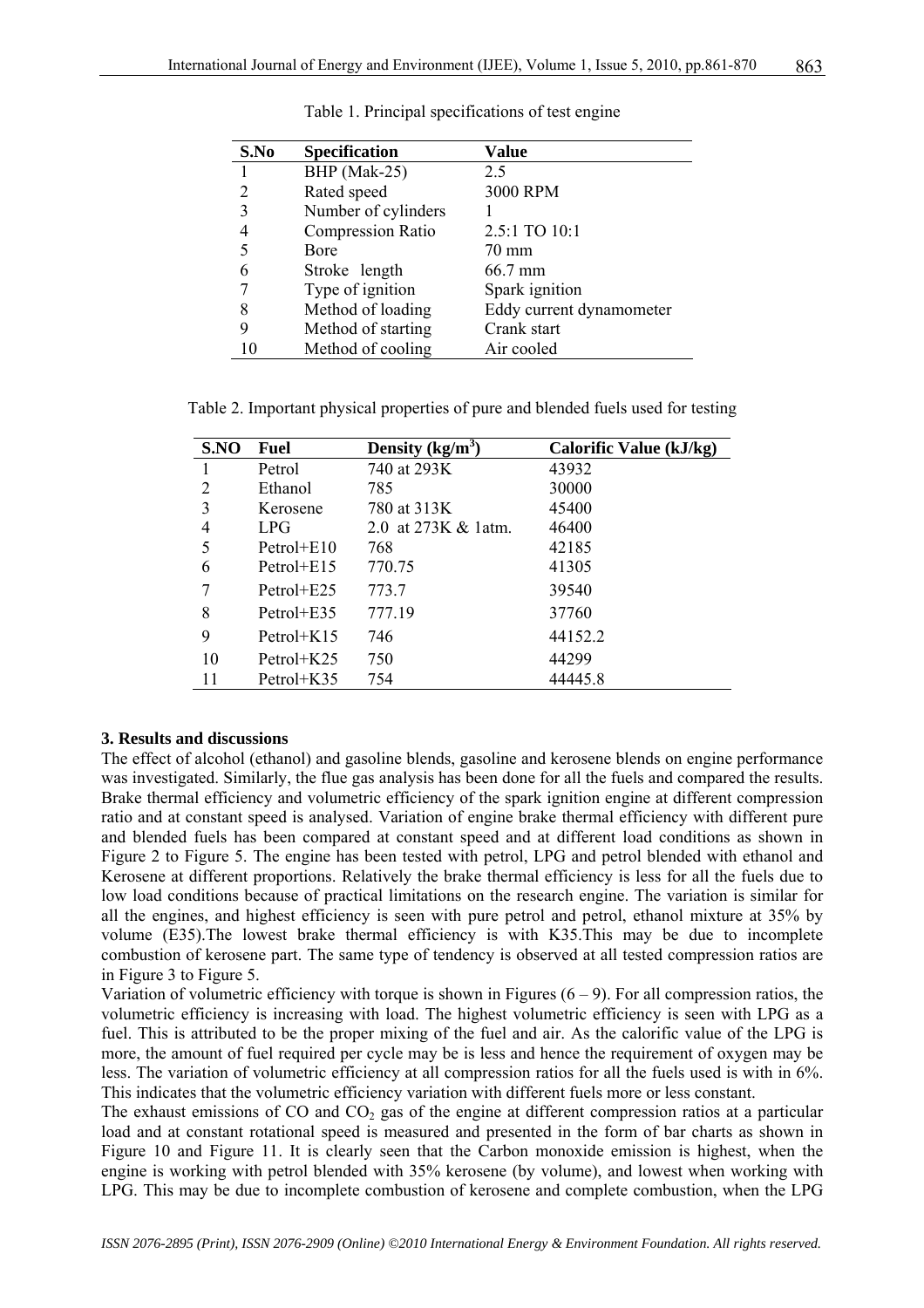is used as a fuel. The values for other fuels are in between LPG and petrol and K35. The carbon monoxide emission is reducing with increasing compression ratio. Similarly, the Carbon dioxide emission is shown in Figure 11. The variation of carbon dioxide emission is also highest for petrol with K35 and lowest for pure petrol. The carbon dioxide emission is reducing with increase in compression ratio. This is attributed that at higher compression ratio, combustion process is better due to high temperature at constant speed.



Figure 2. Variation of brake thermal efficiency with load at a constant speed with different pure and blended fuels at  $CR = 4.6$ 



Figure 3. Variation of brake thermal efficiency with load at a constant speed with different pure and blended fuels at  $CR = 6$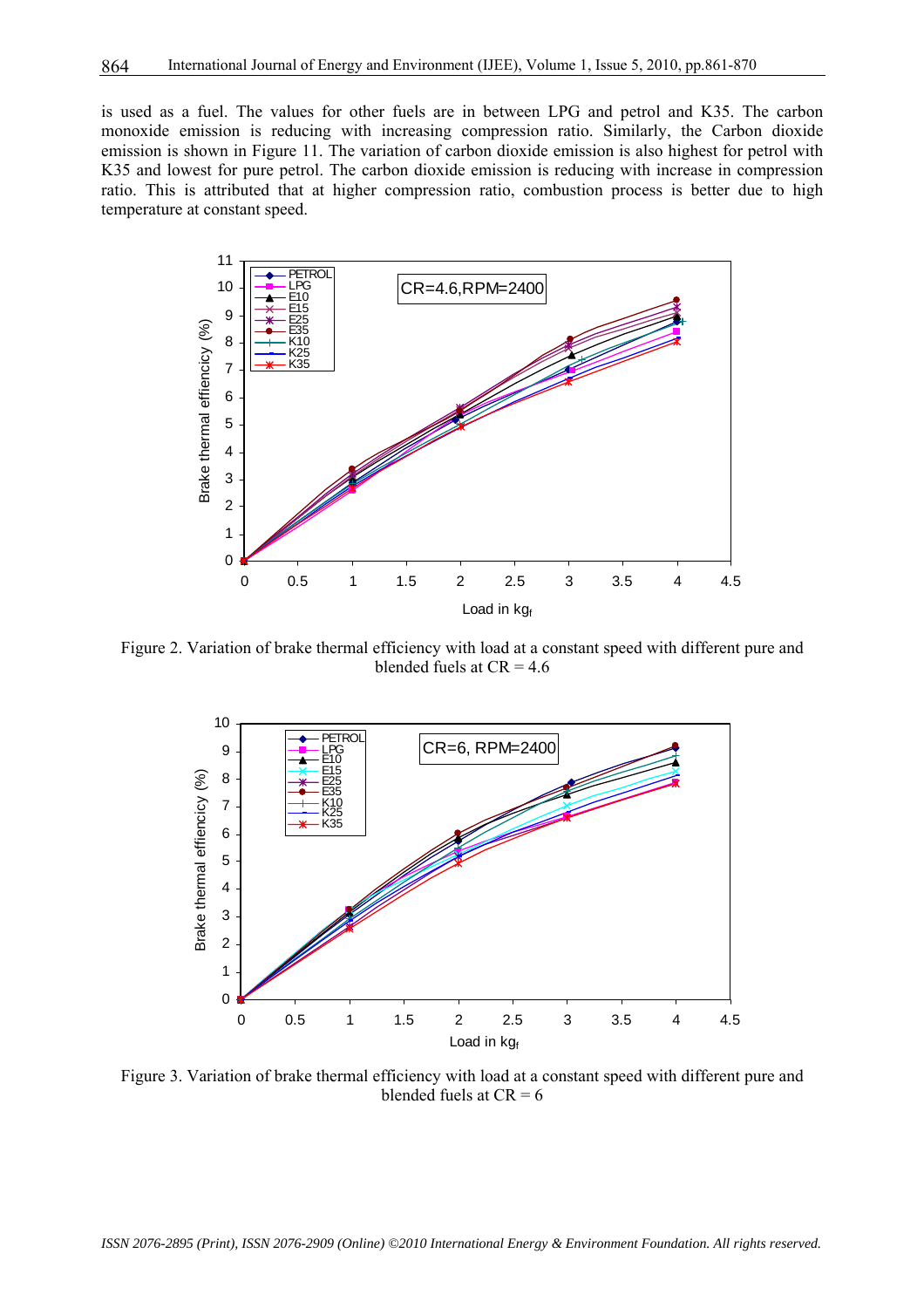

Figure 4. Variation of brake thermal efficiency with load at a constant speed with different pure and blended fuels at  $CR = 8$ 



Figure 5. Variation of brake thermal efficiency with load at a constant speed with different pure and blended fuels at  $CR = 9$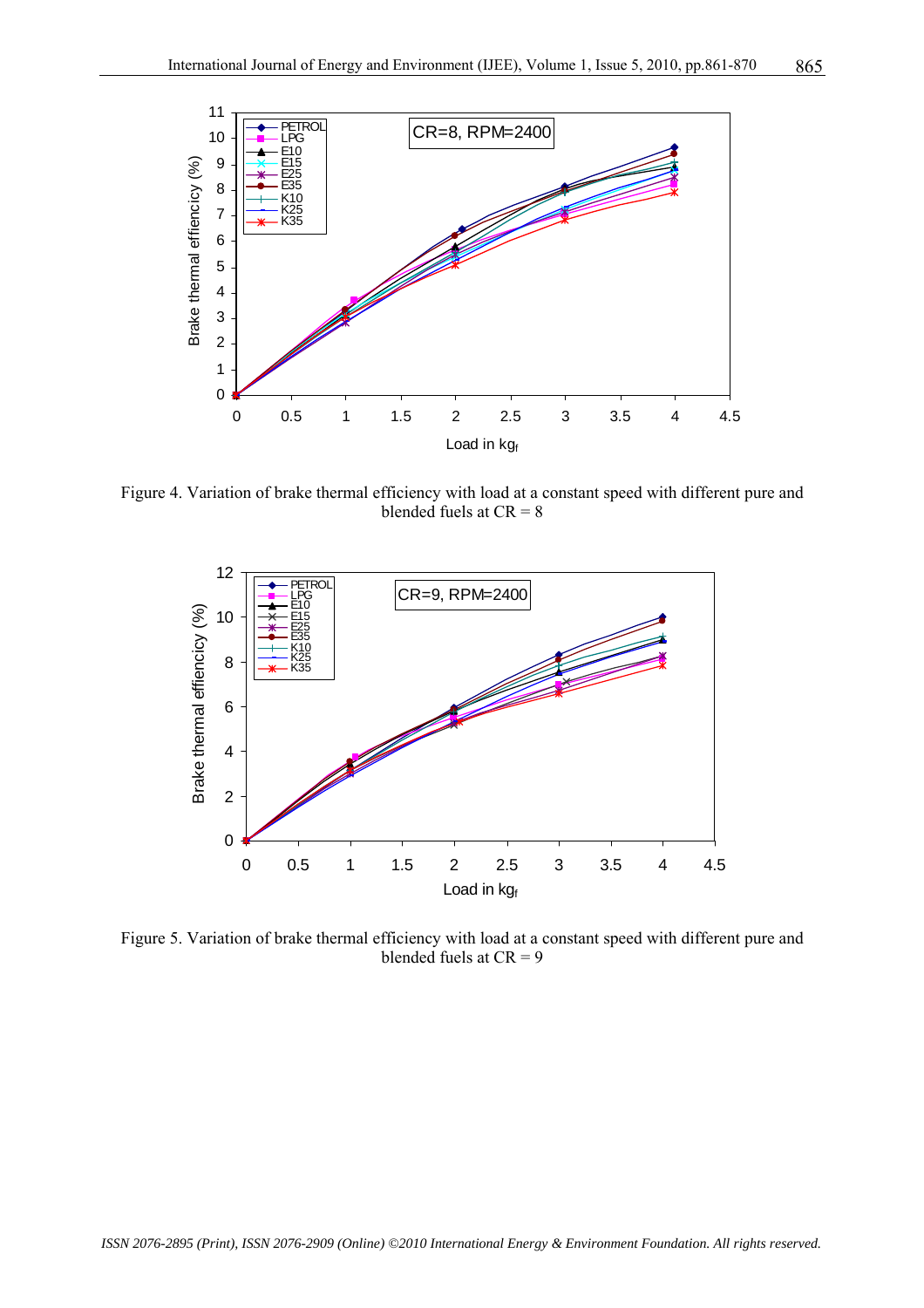

Figure 6. Variation of volumetric efficiency with load at a constant speed with different pure and blended fuels at  $CR = 4.6$ 



Figure 7. Variation of volumetric efficiency with load at a constant speed with different pure and blended fuels at  $CR = 6$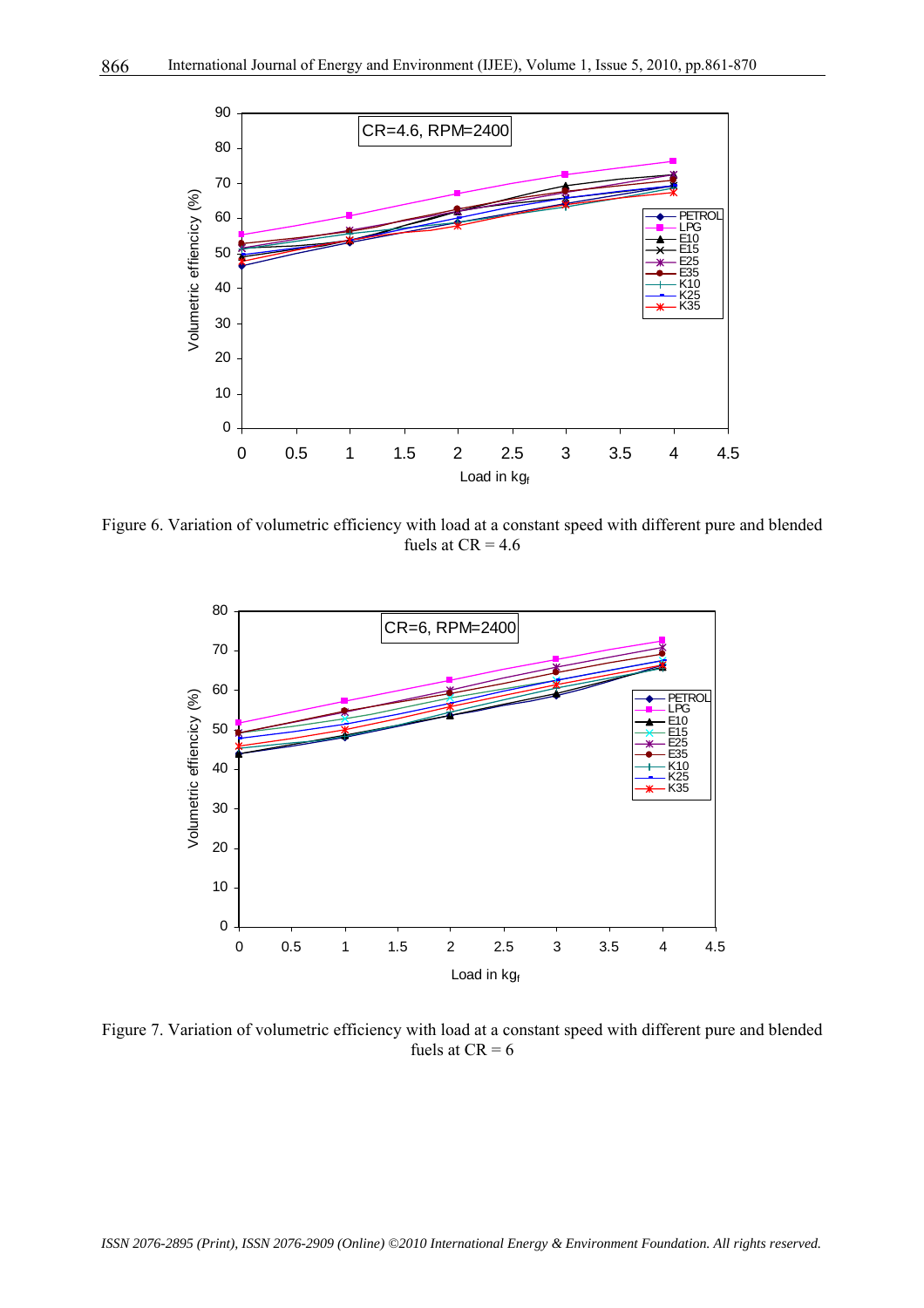

Figure 8. Variation of volumetric efficiency with load at a constant speed with different pure and blended fuels at  $CR = 8$ 



Figure 9. Variation of volumetric efficiency with load at a constant speed with different pure and blended fuels at  $CR = 9$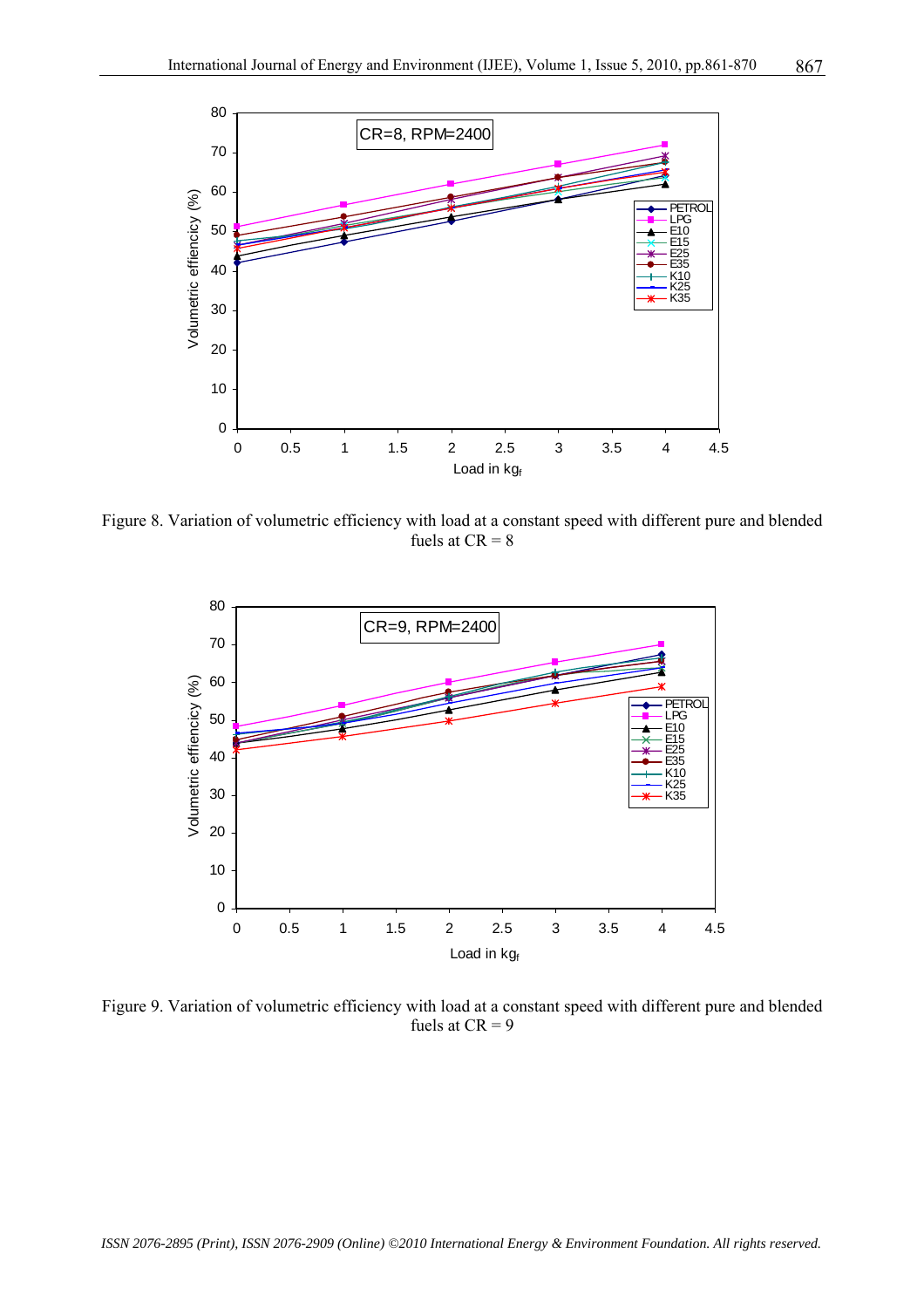

Figure10. Variation of carbon monoxide emission at constant speed and 4.5 kg<sub>f</sub> load when the engine is tested at different compression ratios with different pure and blended fuels



Figure11. Variation of carbon dioxide emission at constant speed and  $4.5 \text{ kg}_f$  load when the engine is tested at different compression ratios with different pure and blended fuels

#### **4. Conclusion**

The variable compression ratio spark ignition engine designed to run on gasoline has been tested with pure gasoline, LPG (Isobutene), and gasoline mixed with ethanol. Also, the gasoline mixed with kerosene at different proportions by volume without any engine modifications has been tested and presented the result. The engine has been tested with pure petrol, LPG, and petrol blended with ethanol 10%, 15%, 25% and 35% by volume. Also the petrol is blended with Kerosene at 15%, 25% and 35% by volume. Brake thermal and volumetric efficiency variation with brake load is compared and presented. It is observed that the LPG is a promising fuel at all loads lesser carbon monoxide emission compared with other fuels tested. Using ethanol as a fuel additive to the mineral gasoline, (up to 30% by volume) without any engine modification and without any loses of efficiency. It has been observed that the petrol

*ISSN 2076-2895 (Print), ISSN 2076-2909 (Online) ©2010 International Energy & Environment Foundation. All rights reserved.*